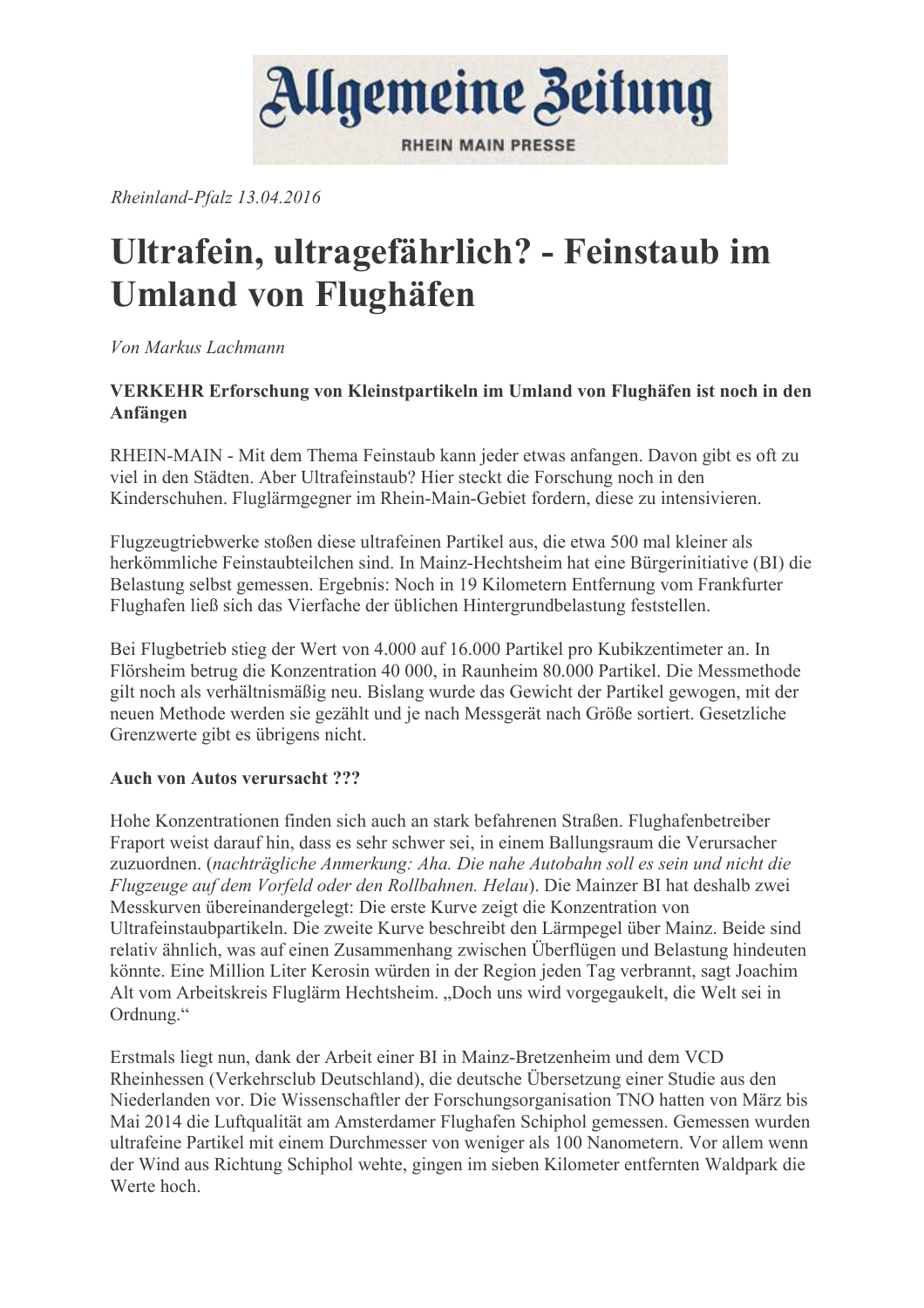In den Tagstunden wurden, wenn der Wind vom Flughafen kam, 42.000 Partikel pro Kubikzentimeter gemessen, während es bei Wind aus anderen Richtungen 14 100 Partikel waren. Die Niederländer legten über die Stundenmittelwerte des Ultrafeinstaubs die durchschnittlichen stündlichen Flugbewegungen in Schiphol aus dem Jahr 2012. Die Kurven sind sich recht ähnlich. Einen hohen Anteil haben dabei Partikel in einer Größe zwischen zehn und 20 Nanometern – die übrigens vom Messgerät der Mainzer gar nicht erfasst werden. Auch in wesentlich weiter entfernten Regionen wurden erhöhte Werte festgestellt.

#### Zusammenhang "nicht völlig überraschend"

Einer von der TNO zitierten internationalen Studie zufolge kann "die langfristige Zunahme der Durchschnittskonzentrationen von 10.000 Partikeln pro Kubikzentimetern zu einer durchschnittlichen Erhöhung der Sterblichkeit von drei Prozent führen". Die Fluglärmgegner sagen. Ultrafeinpartikel seien besonders gefährlich, da sie in der Lunge nicht zurückgehalten würden, direkt in die Blutbahn und damit zu allen Organen gelangten. Flughafenbetreiber Fraport weist darauf hin, dass es noch kein einheitliches Bild in der Fachliteratur über die gesundheitlichen Risiken gebe.

Dass es einen Zusammenhang zwischen dem Betrieb eines Flughafens und erhöhten Werten gebe, komme "nicht völlig überraschend", wie Stefan Jacobi vom Hessischen Landesamt für Naturschutz, Umwelt und Geologie (HLNUG) sagt. Überall dort, wo es Verbrennungsvorgänge gebe, würden solche Partikel erzeugt, also auch am Boden. Zusammen mit dem Umwelt-Bundesamt hat das HLNUG in Raunheim eigene Messungen gestartet. Letztlich handle es sich hier um Neuland, so Jacobi.

### **Gefahr durch Feinstaub?**

Von Maike Hessedenz

### FLUGHAFEN Verein für Lebenswertes Mainz und Rheinhessen fordert Investition in Forschung

MAINZ - "Welche Schäden Fluglärm in unserem Körper verursacht, wissen wir", sagt Dietmar Hein vom Verein für ein lebenswertes Mainz und Rheinhessen. "Aber was der Ultrafeinstaub, dem wir täglich dank der Flugzeuge ausgesetzt sind, verursacht, wissen wir nicht." Es sei dringend geboten, dass zum einen die Feinstaubbelastung, die von den Flugzeugen, die rund um den Frankfurter Flughafen unterwegs seien, ausgehe, gemessen und bewertet werde: zum andern müssten auch die Gesundheitsgefahren erforscht werden.

"Bis 1960 sind die Flugzeuge mit einer großen Rußwolke gestartet", sagt er. "Heute emittieren die Flugzeuge Ultrafeinstaub – eine unsichtbare Gefahr für Leib und Leben", sagt Dietmar Heim, der gemeinsam mit anderen Vereinsvertretern noch bis Sonntag die Besucher der Rheinland-Pfalz Ausstellung in Halle 5B, Stand B 10, über den Verein und das Thema Ultrafeinstaub informiert. Die Triebwerke emittierten Billionen ultrafeiner Partikel pro Sekunde, die für den menschlichen Organismus viel gefährlicher seien, da sie tiefer in den Körper eindringen und hoch reaktiv seien, so der Verein.